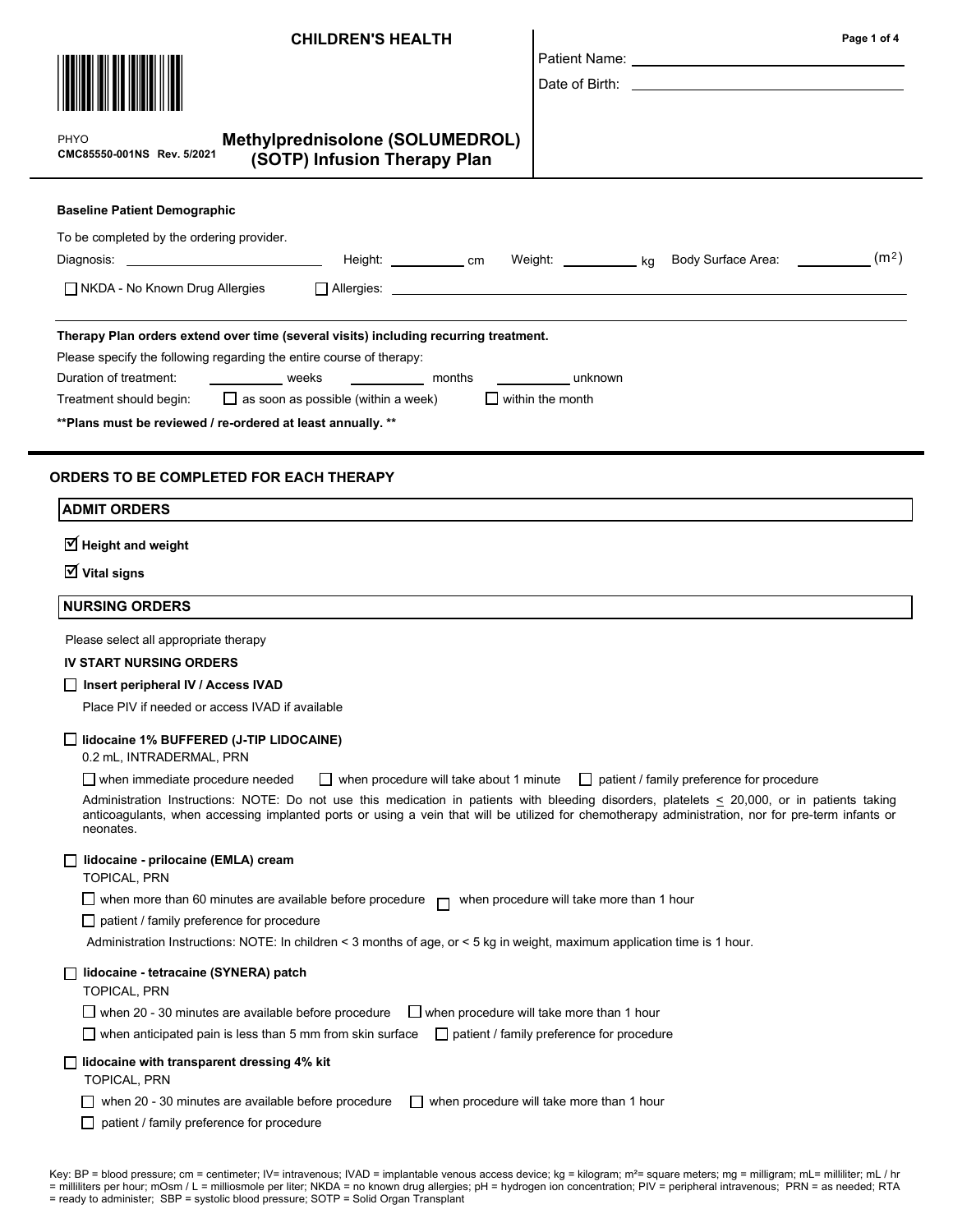# CHILDREN'S HEALTH Page 2 of 4



 $\mathbf{P}$ CMC85550-001NS Rev. 5/2021 PHYO

# Methylprednisolone (SOLUMEDROL) (SOTP) Infusion Therapy Plan

# ORDERS TO BE COMPLETED FOR EACH THERAPY

### NURSING ORDERS, CONTINUED

Please select all appropriate therapy

### $\Box$  Heparin flush

### heparin flush

10 - 50 units, INTRAVENOUS, PRN, IV line flush. Per protocol, heparin should not be used to flush peripheral IVs. This heparin flush should be used with all central lines including IVADs, with the exception of de-accessing the IVAD.

### heparin flush

100 - 300 units, INTRAVENOUS, PRN, IV line flush. Per protocol, heparin should not be used to flush peripheral IVs. For use only when de-accessing IVADs.

Sodium chloride flush

### Sodium chloride flush 0.9% injection

1 - 20 mL, INTRAVENOUS, PRN, IV line flush

### Sodium chloride - preserative free 0.9% injection

1 - 30 mL, INTRAVENOUS, PRN, IV line flush

# PRE - PROCEDURE LABS

| Complete Blood Count with Differential<br>Unit collect                                                              | <b>INTERVAL: Every visit</b>                 | <b>DURATION: For 5 treatments</b> |
|---------------------------------------------------------------------------------------------------------------------|----------------------------------------------|-----------------------------------|
| $\sqrt{ }$ Renal Function Panel<br>Unit collect                                                                     | <b>INTERVAL: Every visit</b>                 | <b>DURATION: For 5 treatments</b> |
| $\triangleright$ Hepatic Function Panel<br>Unit collect                                                             | <b>INTERVAL: Every visit</b>                 | <b>DURATION: For 5 treatments</b> |
| <b>Ø</b> Gamma Glutamyl Transferase<br>Unit collect                                                                 | <b>INTERVAL: Every visit</b>                 | <b>DURATION: For 5 treatments</b> |
| $\overline{\mathsf{M}}$ Magnesium<br>Unit collect                                                                   | <b>INTERVAL: Every visit</b>                 | <b>DURATION: For 5 treatments</b> |
| $\overline{\mathcal{A}}$ Phosphorus<br>Unit collect                                                                 | <b>INTERVAL: Every visit</b>                 | <b>DURATION: For 5 treatments</b> |
| $\boxtimes$ Reticulocytes<br>Unit collect                                                                           | <b>INTERVAL: Every visit</b>                 | <b>DURATION: For 5 treatments</b> |
| $\Box$ Tacrolimus<br>Unit collect, to be drawn PRIOR to morning dose                                                | <b>INTERVAL: Once</b><br><b>DEFER UNTIL:</b> | <b>DURATION: For 1 treatment</b>  |
| $\Box$ Cyclosporine Random                                                                                          | <b>INTERVAL: Once</b><br><b>DEFER UNTIL:</b> | <b>DURATION: For 1 treatment</b>  |
| Unit collect, to be drawn PRIOR to morning dose<br>│ │ Sirolimus<br>Unit collect, to be drawn PRIOR to morning dose | <b>INTERVAL: Once</b><br><b>DEFER UNTIL:</b> | <b>DURATION: For 1 treatment</b>  |
| <b>INTRA-PROCEDURE</b>                                                                                              |                                              |                                   |

# $\overline{\Delta}$ Measure Blood Pressure

Monitor blood pressure every 15 minutes during methylprednisolone infusion. Hold infusion for blood pressure > and contact ordering provider.

# $\overline{\mathsf{Y}}$  Physician Communication Order

Dosing of methylprednisolone below. Please enter the dose of methyprednisolone in 'mg' to facilitate authorization requirements: 10 mg / kg to 20 mg / kg (maximum of 1,000 mg) IV daily x 3 to 5 days (treatments).

Key: BP = blood pressure; cm = centimeter; IV= intravenous; IVAD = implantable venous access device; kg = kilogram; m<sup>2</sup>= square meters; mg = milligram; mL= milliliter; mL / hr = milliliters per hour; mOsm / L = milliosmole per liter; NKDA = no known drug allergies; pH = hydrogen ion concentration; PIV = peripheral intravenous; PRN = as needed; RTA

### = ready to administer; SBP = systolic blood pressure; SOTP = Solid Organ Transplant

Patient Name: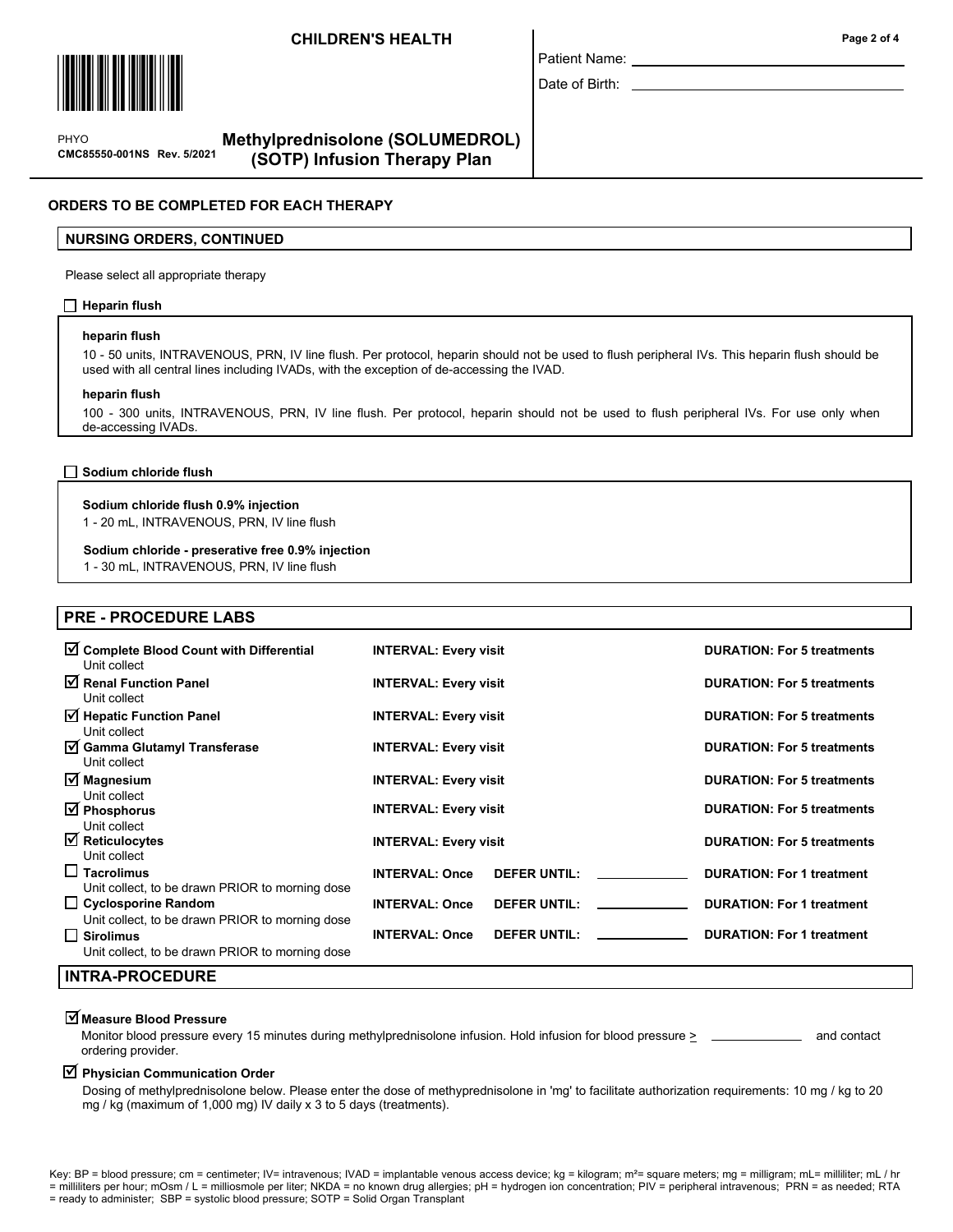# CHILDREN'S HEALTH Page 3 of 4



 $\mathbf{P}$ CMC85550-001NS Rev. 5/2021 PHYO

Methylprednisolone (SOLUMEDROL) (SOTP) Infusion Therapy Plan

# ORDERS TO BE COMPLETED FOR EACH THERAPY

# INTRA-PROCEDURE, CONTINUED  $\square$  methylPREDNISolone RTA infusion INTERVAL: Every 1 Day DURATION: For 3 Treatments For doses > to 10 mg / kg, see Policy 7.10.16 assess and document heart rate and blood pressure every 15 minutes during infusion and for 1 hour after the infusion is complete. Doses > 15 mg / kg should be given over a minimum of 1 hour. Administer over 90 minutes. Dose: □ methylPREDNISolone RTA infusion INTERVAL: Every 1 Day Interval DURATION: For 4 Treatments For doses > to 10 mg / kg, see Policy 7.10.16 assess and document heart rate and blood pressure every 15 minutes during infusion and for 1 hour after the infusion is complete. Doses > 15 mg / kg should be given over a minimum of 1 hour. Administer over 90 minutes. Dose: □ methylPREDNISolone RTA infusion INTERVAL: Every 1 Day DURATION: For 5 Treatments For doses  $\ge$  to 10 mg / kg, see Policy 7.10.16 assess and document heart rate and blood pressure every 15 minutes during infusion and for 1 hour after the infusion is complete. Doses > 15 mg / kg should be given over a minimum of 1 hour. Administer over 90 minutes. Dose:  $\overline{\textbf{y}}$  Therapy Appointment Request Please select department for the therapy appointment request: Expires in 365 days  $\Box$  Dallas Special Procedures  $\Box$  Plano Infusion Center  $\Box$  Dallas Allergy  $\Box$  Dallas Transplant  $\Box$  Dallas Neurology EMERGENCY MEDICATIONS

# $\overline{\triangleleft}$  Nursing communication

1. Hives or cutaneous reaction only – no other system involvement PATIENT IS HAVING A DRUG REACTION:

- a. Stop the infusion
- b. Give diphenhydramine as ordered
- c. Check heart rate, respiratory rate and blood pressure every 5 minutes until further orders from provider.
- d. Connect patient to monitor (cardiac / apnea, blood pressure and oxygen saturation) if not already on one
- e. Notify provider for further orders
- 2. Hives or cutaneous reaction plus one other system, i.e. abdominal cramping, vomiting, hypotension, altered mental status, respiratory distress, mouth / tongue swelling

### PATIENT IS HAVING ANAPHYLAXIS:

- a. Stop the infusion
- b. Call code do not wait to give epinephrine
- c. Give epinephrine as ordered
- d. Notify provider
- e. Check heart rate, respiratory rate and blood pressure every 5 minutes until the code team arrives.
- f. Connect patient to monitor (cardiac / apnea, blood pressure and oxygen saturation), if not already on one.
- Give diphenhydramine once as needed for hives g.
- h. May repeat epinephrine every 5 minutes x 2 doses for persistent hypotension and respiratory distress with desaturation until code team arrives.
- May give albuterol as ordered for wheezing with oxygen saturation stable while waiting for code team, continue to monitor oxygen i. saturation.

### Hypotension is Defined as Follows:

1 month to 1 year – systolic blood pressure (SBP) less than 70

- 1 year to 11 years systolic blood pressure (SBP) less than 70 + (2 x age in years)
- 11 years to 17 years systolic blood pressure (SBP) less than 90

OR any age – systolic blood pressure (SBP) drop more than 30% from baseline.

Baseline systolic blood pressure (SBP)  $\times$  0.7 = value below defined as hypotension.

Patient Name:

Date of Birth:

Key: BP = blood pressure; cm = centimeter; IV= intravenous; IVAD = implantable venous access device; kg = kilogram; m<sup>2</sup>= square meters; mg = milligram; mL= milliliter; mL / hr = milliliters per hour; mOsm / L = milliosmole per liter; NKDA = no known drug allergies; pH = hydrogen ion concentration; PIV = peripheral intravenous; PRN = as needed; RTA = ready to administer; SBP = systolic blood pressure; SOTP = Solid Organ Transplant